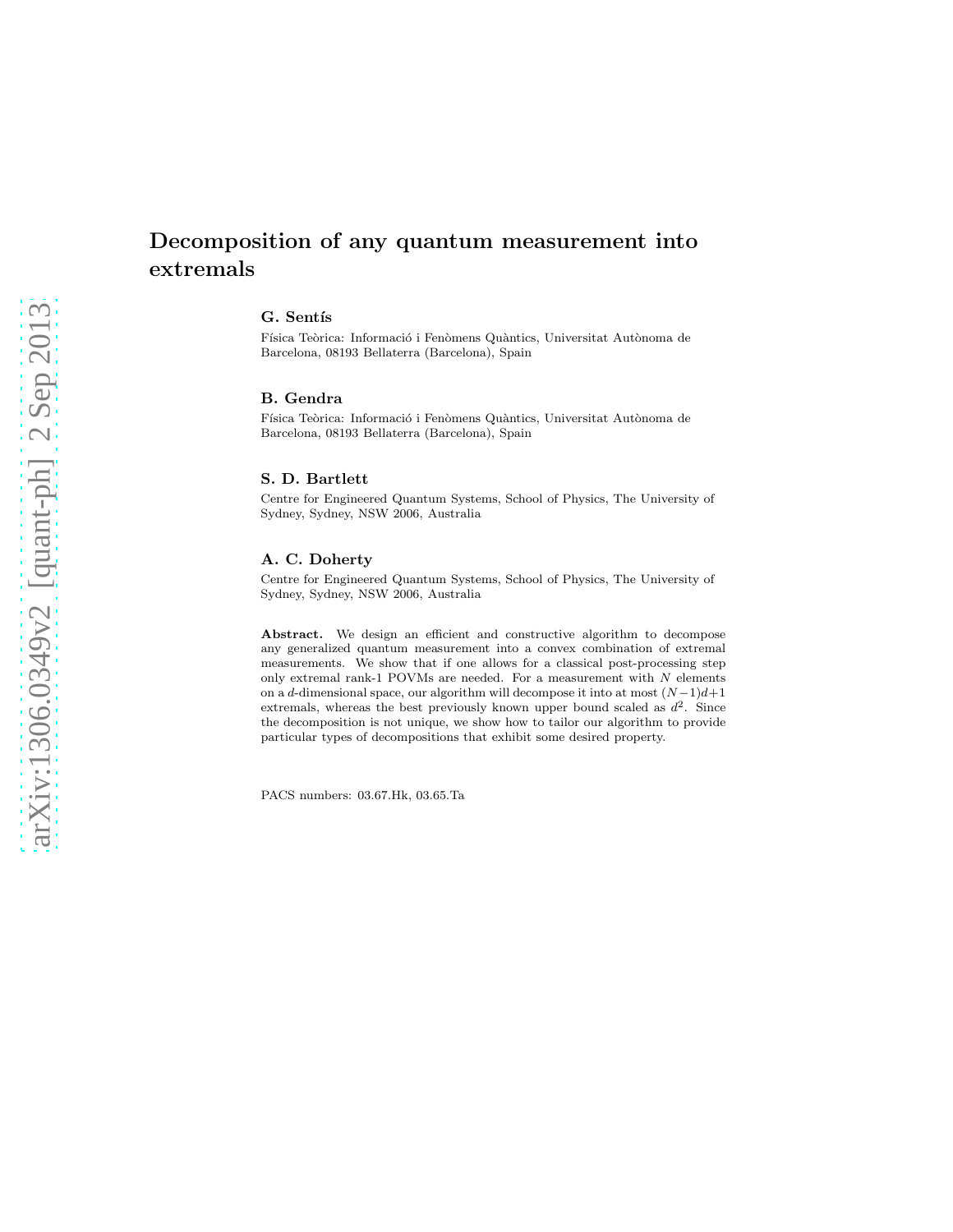# 1. Introduction

The growth of quantum information theory and, in particular, the development of a vast variety of quantum processing techniques in the past few decades has drawn major attention towards the measurement process in quantum mechanics. Because no complete knowledge of the state of a quantum system can be retrieved from a single measurement, in general there are different incompatible measurement strategies that may yield very different results when applied to the same scenario. Hence, most often the design of a quantum processing technique involves finding which measurement best accomplishes a specific task, or which sequence of measurements is statistically optimal. These problems are the keystone of quantum estimation theory [\[1\]](#page-12-0), and its solutions stand as a characteristic feature of many quantum processing tasks.

Recent advances in experimental techniques have rendered many of these tasks realizable in a laboratory, where a minimum resource perspective prevails. The sought for the minimum resources needed to implement a certain task has a paradigmatic example in quantum state preparation: to prepare all pure states of a bipartite system, it is enough to prepare only one maximally entangled pure state; then, by means of local operations and classical communication, one can obtain any bipartite pure state [\[2\]](#page-12-1). The mathematical object that represents a general quantum measurement is a positive operator valued measure (POVM), and therefore these kind of questions concern to the mathematical structure of POVMs. The aim of this paper is to address the following minimum resource problem: given a certain POVM, what are the simplest resources needed, and how one can implement it in terms of them?

POVMs form a convex set. This means that, given two known POVMs, any randomized implementation of them is also a POVM: just as mixed states are probabilistic mixtures of pure states, one can talk about measurements that can be regarded as probabilistic mixtures of POVMs. Those that cannot be expressed as combinations of other measurements are called extremal POVMs. Since many measurement optimization problems consist in maximizing a convex figure of merit, which leads to an extremal solution, this type of POVM appears quite frequently. It is no wonder then that the characterization of extremal POVMs has been extensively addressed in the literature [\[3,](#page-12-2) [4,](#page-12-3) [5,](#page-12-4) [6\]](#page-12-5).

It is clear that the set of all extremal POVMs comprise the toolbox needed to effectively implement any measurement, as an appropriate convex combination of extremal POVMs will reproduce its statistics. A number of works have been devoted to prove the existence of such decompositions of measurements into extremals for finite [\[3,](#page-12-2) [7\]](#page-12-6) as well as infinite dimensional systems [\[8\]](#page-13-0). However, the question of which are the minimal resources needed to implement a given POVM remains unclear from an operational point of view. In this paper we provide a clear answer to this question by designing a constructive and efficient algorithm that takes as input any POVM with an arbitrary (but finite) number of outcomes and gives as output a convex combination of extremal POVMs that reproduces its statistics. We show that only rank-1 extremal POVMs are needed if one allows for a classical post-processing of the outcomes (in agreement to a similar result shown in [\[7\]](#page-12-6)). The number of extremals that this algorithm produces is upper bounded by  $(N-1)d+1$ , where N is the number of outcomes of the input POVM and  $d$  is the dimension of its associated Hilbert space. This bound is significantly lower than the best previously known upper bound [\[3\]](#page-12-2), which scaled as  $d^2$ . As a byproduct of our analysis, we obtain a simple geometrical characterization of extremal POVMs in terms of the generalized Bloch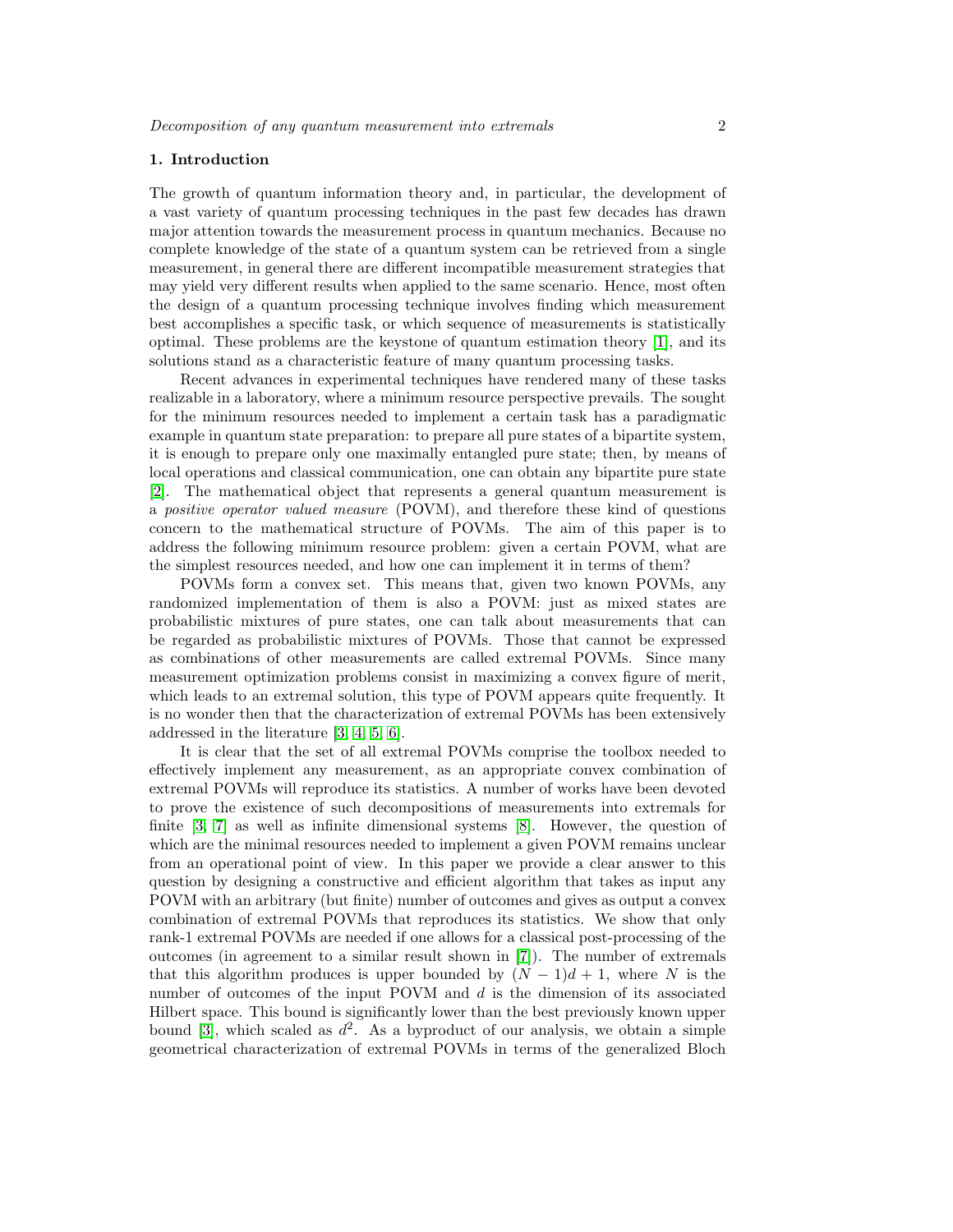vectors associated to their elements.

In Section [2](#page-2-0) we fix the notation and illustrate how the algorithm works in a few simple cases. In Section [3](#page-4-0) we set the mathematical tools we rely on and we derive from them a geometrical characterization of extremal POVMs. Section [4](#page-7-0) is devoted to the full description of the algorithm, and Section [5](#page-10-0) to the discussion of further improvements. We finally summarize our results.

#### <span id="page-2-0"></span>2. Simple cases

Let us start by fixing the notation and conventions used throughout this paper. A POVM is a set  $\mathbb{P} = \{E_i\}$  of positive semidefinite operators acting on a Hilbert space H of dimension d, which satisfy the normalization condition  $\sum_i E_i = \mathbb{I}$ . The operator  $E_i$ is called a  $POVM$  element, and it is associated to the outcome  $i$  of the POVM. In this paper we focus on POVMs with a finite number of outcomes. The elements  $E_i$  might be zero for some  $i$ , meaning that the corresponding outcomes have zero probability of occurrence. Two POVMs that differ only in the number or position of their zero elements are considered to be physically equivalent. When characterizing a POVM by its number of outcomes we will refer only to those with physical meaning, that is to the outcomes with a non-zero operator associated. In this spirit, we denote by  $\mathbb{P}_N$  a POVM  $\mathbb{P}$  with N non-zero elements, and we will refer to it as a N-outcome POVM. POVM  $P$  with N non-zero elements, and we will refer to it as a N-outcome POVM.

A convex combination of two POVMs is also a POVM: suppose that  $\mathbb{P}_3^{(1)}$  =  ${E_1, E_2, E_3, 0, 0}$  and  $\mathbb{P}_3^{(2)} = {0, 0, E_3, E_4, E_5}$  are two 3-outcome POVMs, then  $\mathbb{P}_5 \equiv p_1 \mathbb{P}_3^{(1)} + p_2 \mathbb{P}_3^{(2)} = \{p_1 E_1, p_1 E_2, (p_1 + p_2) E_3, p_2 E_4, p_2 E_5\}$  is also a POVM, where  $p_1 + p_2 = 1$ . The convex combination  $\mathbb{P}_5$  is the weighted sum element-by-element of  $\mathbb{P}_3^{(1)}$  and  $\mathbb{P}_3^{(2)}$ .

In this paper we are faced with the reverse situation: given a POVM, we want to find a decomposition into a convex combination of smaller (i.e. with less outcomes) POVMs. As a simple example of this type of decomposition, consider the POVM needed in the eavesdropping of the "BB84" protocol [\[2\]](#page-12-1)

$$
\mathbb{P}_4 = \left\{ \frac{1}{2} |0\rangle\langle 0|, \frac{1}{2} |1\rangle\langle 1|, \frac{1}{2} |+\rangle\langle +|, \frac{1}{2} |-\rangle\langle -| \right\}.
$$
 (1)

Note that  $\mathbb{P}_4$  can be expressed as

$$
\mathbb{P}_4 = \frac{1}{2} \mathbb{P}_2^{(z)} + \frac{1}{2} \mathbb{P}_2^{(x)},\tag{2}
$$

where

$$
\mathbb{P}_2^{(z)} = \{ |0\rangle\langle 0|, |1\rangle\langle 1|, 0, 0 \} \tag{3}
$$

$$
\mathbb{P}_2^{(x)} = \{0, 0, |+\rangle\langle+|, |-\rangle\langle-|\} \tag{4}
$$

Thus, the POVM  $\mathbb{P}_4$  can be effectively implemented by tossing an unbiased coin, and then performing either  $\mathbb{P}_2^{(x)}$  or  $\mathbb{P}_2^{(z)}$  based on the outcome of this toss. In this case it is trivial to identify at sight the two pairs of orthogonal operators and their weights in the decomposition. This will not be so for an arbitrary measurement. The next example is presented to gain insight on how this operation can be performed algorithmically. Consider the POVM with five outcomes

$$
\mathbb{P}_5 = \left\{ \frac{2}{5} E_1, \frac{2}{5} E_2, \frac{2}{5} E_3, \frac{2}{5} E_4, \frac{2}{5} E_5 \right\},\tag{5}
$$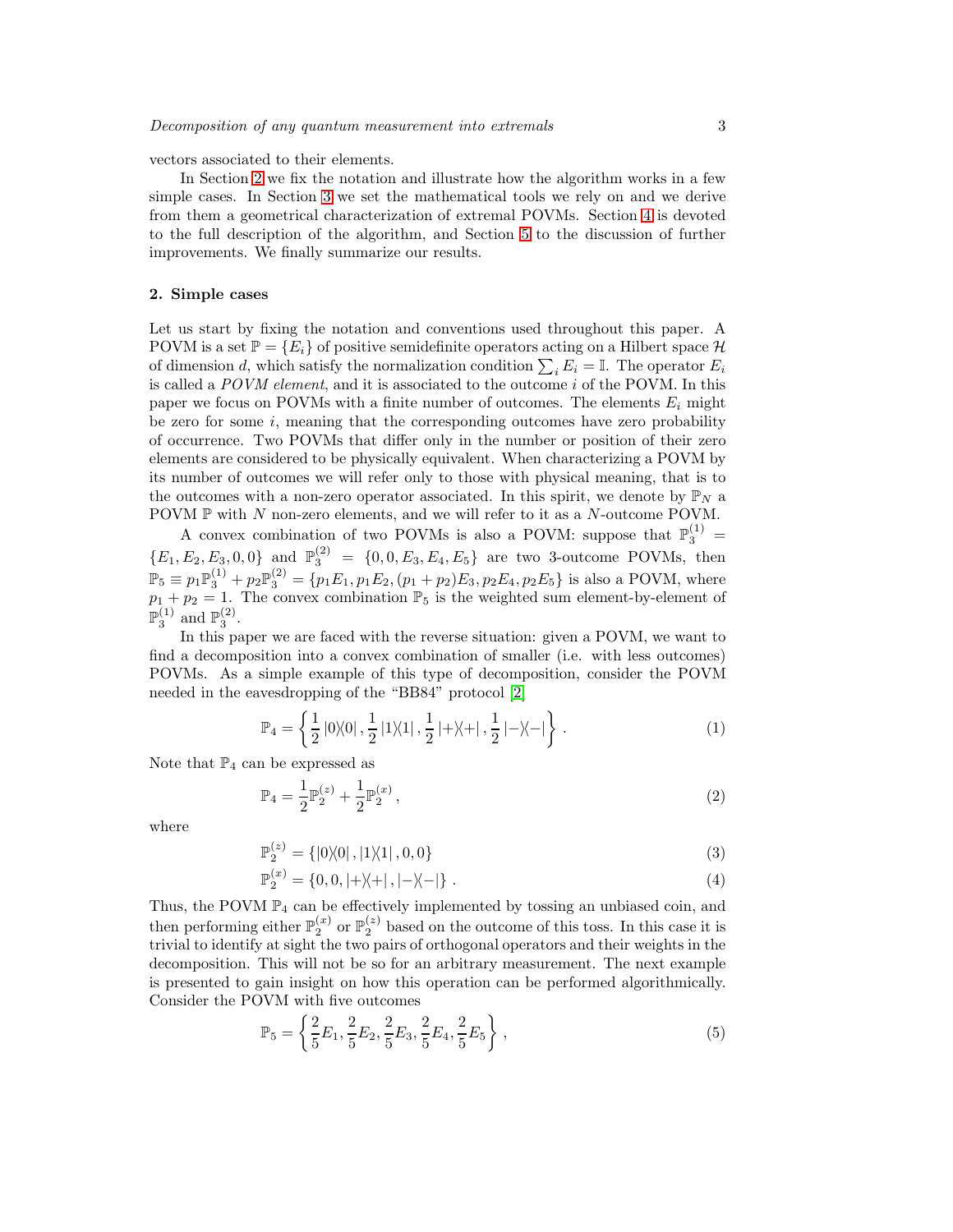

<span id="page-3-0"></span>**Figure 1.** (Color online) First step of the decomposition of  $\mathbb{P}_5$ . The selection of elements (green) form the trine  $\mathbb{P}_3^{(1)}$  which appears in the decomposition with associated probability p. After extracting it, we are left with  $\mathbb{P}_4^{(\text{aux})}$  with associated probability  $(1 - p)$ . In the second step we select another trine (red) from  $\mathbb{P}_4^{(\text{aux})}$ .

where  $E_i$  are rank-1 projectors lying on the equator of the Bloch sphere and aligned on the directions shown in Fig [1.](#page-3-0) To carry out its decomposition, one first notices that some subsets of  ${E_i}$  may form a smaller POVM by themselves with appropriate weights. Then, by selecting one of these subsets (for instance the trine formed by elements 1, 3 and 4), one can rewrite the original POVM as

$$
\mathbb{P}_5 = p\mathbb{P}_3^{(1)} + (1-p)\mathbb{P}_4^{(\text{aux})},\tag{6}
$$

where  $p = 1/\sqrt{5}$  and

$$
\mathbb{P}_3^{(1)} = \left\{ \frac{2}{\sqrt{5}} E_1, 0, \left( 1 - \frac{1}{\sqrt{5}} \right) E_3, \left( 1 - \frac{1}{\sqrt{5}} \right) E_4, 0 \right\},\tag{7}
$$

$$
\mathbb{P}_4^{(\text{aux})} = \left\{ 0, \frac{2}{5 - \sqrt{5}} E_2, \frac{3 - \sqrt{5}}{5 - \sqrt{5}} E_3, \frac{3 - \sqrt{5}}{5 - \sqrt{5}} E_4, \frac{2}{5 - \sqrt{5}} E_5 \right\}.
$$
 (8)

Note that both  $\mathbb{P}_3^{(1)}$  and  $\mathbb{P}_4^{(aux)}$  are strictly smaller POVMs than  $\mathbb{P}_5$ . The operation just performed consists in algebraically extracting  $\mathbb{P}_3^{(1)}$ , in such a way that the remaining elements form a POVM with at least one less outcome (in the following section we prove that such an operation is always possible). Note also that  $\mathbb{P}_4^{(aux)}$  is further decomposable. Proceeding iteratively, one can select this time the elements 2, 3 and 5 and write the convex combination of trines

$$
\mathbb{P}_4^{(\text{aux})} = p' \mathbb{P}_3^{(2)} + (1 - p') \mathbb{P}_3^{(3)},\tag{9}
$$

where  $p' = 1/2$  and

$$
\mathbb{P}_3^{(2)} = \left\{ 0, \left( 1 - \frac{1}{\sqrt{5}} \right) E_2, \left( 1 - \frac{1}{\sqrt{5}} \right) E_3, 0, \frac{2}{\sqrt{5}} E_5 \right\},\tag{10}
$$

$$
\mathbb{P}_3^{(3)} = \left\{ 0, \frac{2}{\sqrt{5}} E_2, 0, \left( 1 - \frac{1}{\sqrt{5}} \right) E_4, \left( 1 - \frac{1}{\sqrt{5}} \right) E_5 \right\}.
$$
 (11)

Finally, the original 5-outcome POVM can be expressed as a convex combination of 3-outcome POVMs as

$$
\mathbb{P}_5 = p_1 \mathbb{P}_3^{(1)} + p_2 \mathbb{P}_3^{(2)} + p_3 \mathbb{P}_3^{(3)} \tag{12}
$$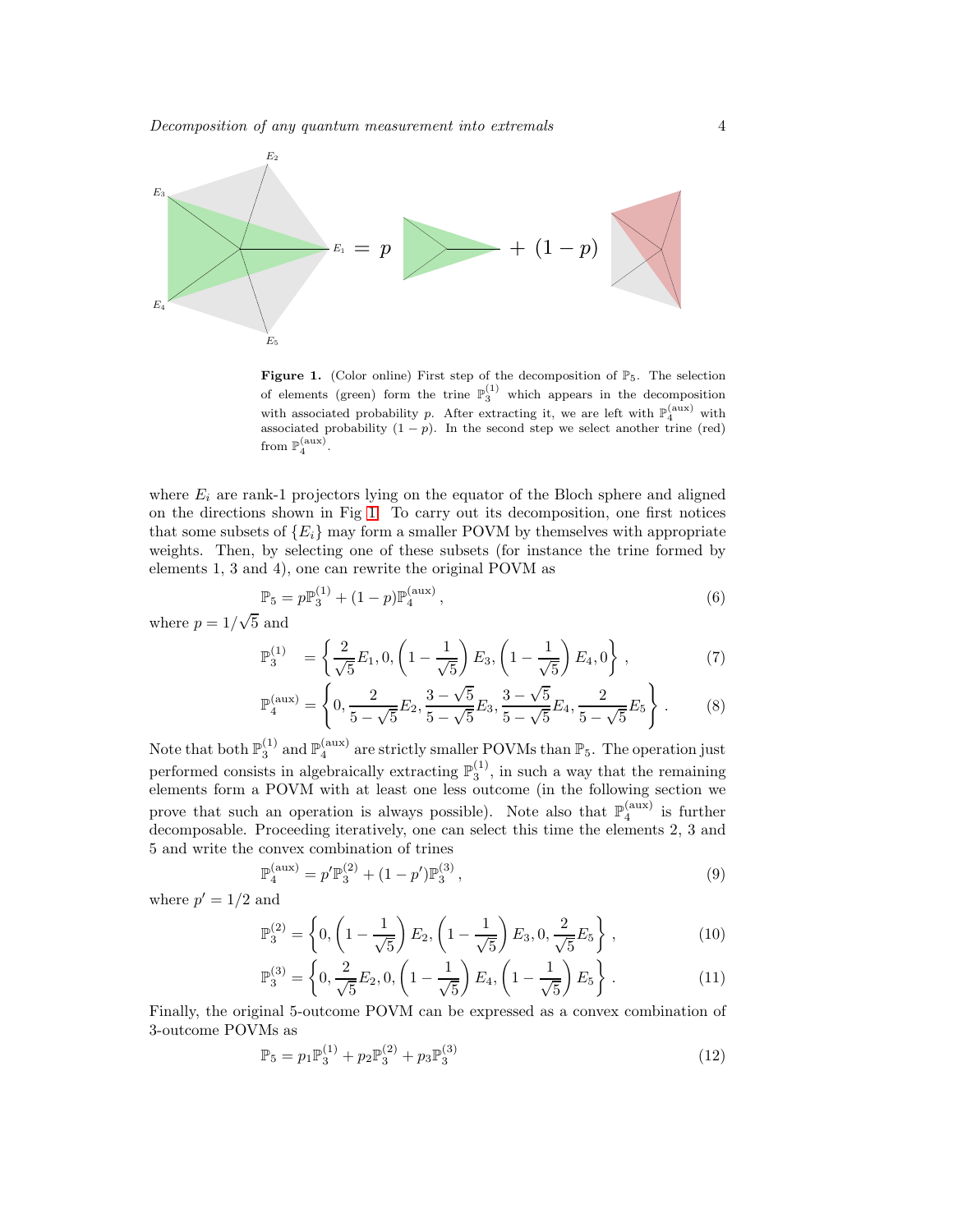where  $p_1 = p$ ,  $p_2 = (1 - p)p'$  and  $p_3 = (1 - p)(1 - p')$ .

Note that both  $\mathbb{P}_5$  and  $\mathbb{P}_4$  in the previous examples are rank-1 POVMs<sup>†</sup>, and hence we need no more than convex combinations of rank-1 POVMs to implement them. However, consider the full-rank 2-outcome POVM

$$
\mathbb{P}_2 = \left\{ \frac{1}{2} |0\rangle\langle 0|, \frac{1}{2} |0\rangle\langle 0| + |1\rangle\langle 1| \right\}.
$$
 (13)

In this case it will be enough to measure  $\mathbb{P}_2^{(z)} = \{ |0\rangle\langle 0|, |1\rangle\langle 1| \}$  and, if its first outcome is obtained, then toss an unbiased coin to decide between the two outcomes of  $\mathbb{P}_2$ . The projector  $|0\rangle\langle 0|$ , an element of  $\mathbb{P}_2^{(z)}$ , is associated with more than one element of  $\mathbb{P}_2$ , thus the association of the obtained outcome with an original outcome is not immediate. This situation requires an additional step: classical post-processing of the outcomes. This kind of operation has been previously introduced in the literature under the name of *relabeling* [\[7\]](#page-12-6). In general, the post-processing step will be necessary whenever rank  $(\mathbb{P}_N) > 1$ . For any original element  $E_i$  such that rank  $(E_i) > 1$ , we will split it into a combination of rank-1 operators (by writing it in its eigenbasis) and consider such operators as additional outcomes, thus obtaining a rank-1 POVM that is statistically equivalent to the original one. Of course, to reproduce the statistics accordingly, a map from such new outcomes to the original ones is needed. We address in full detail the case of POVMs of higher rank and the inclusion of a post-processing step in Section [4.](#page-7-0)

We have seen in this Section examples of measurements that are mixtures of other measurements. The mathematical structure of POVMs is convex: any inner point of the set of POVMs corresponds to a mixed measurement, i.e. it can be expressed as a convex combination of two different POVMs. We denote by  $\mathcal{P}_N$  the convex set of POVMs with N elements on H. Note that for any  $\mathbb{P} \in \mathcal{P}_N$  we can construct a physically equivalent POVM  $\mathbb{P} \in \mathcal{P}_M$ , with  $M \geq N$ , just by adding zero-elements to  $\mathbb{P}$ . The limit of infinite elements yields the convex set of all POVMs  $\mathcal{P}$ .

An extremal POVM is a measurement that cannot be expressed as a mixture of two other POVMs. The 2- and 3-outcome POVMs obtained in the examples above are extremal. If a POVM with N elements  $\mathbb P$  is extremal in the convex set  $\mathcal P_N$ , then any physically equivalent POVM with M elements  $\mathbb{P}, M \geq N$ , is also extremal in  $\mathcal{P}_M$ . Ultimately,  $\mathbb P$  will be associated with a set of extremal points of  $\mathcal P$ . So far we have used an apparently more restricted definition of extremality. From the logic of the decompositions presented, it follows that we are considering a rank-1 POVM  $\mathbb{P}_N = \{E_i\}$  to be extremal iff there does not exist any subset  $\{E_k\} \subset \mathbb{P}_N$ ,  $k = 1, \ldots, M < N$  such that  $\mathbb{P}_M = \{a_k E_k\}$  is itself a POVM for a suitable set of positive coefficients  $\{a_k\}$ . We have seen that if such a subset exists, then  $\mathbb{P}_N$  can be split in  $\mathbb{P}_M$  plus another POVM. We are therefore considering only decompositions into extremals formed by a subset of elements of the original  $\mathbb{P}_N$ . However, we prove in Section [3](#page-4-0) that looking for such subsets is sufficient to check for extremality of a given POVM.

#### <span id="page-4-0"></span>3. Selection of extremal POVMs and geometric characterization

The decomposition of the POVMs presented as examples above is achieved through the selection of subsets of their elements capable of forming a POVM by themselves. In

<span id="page-4-1"></span> $\ddagger$  A POVM is called rank-1 iff all its non-zero elements  $E_i$  are rank-1 operators, i.e. they can be written as  $E_i = e_i P_i$ , where  $0 < e_i \leq 1$  and  $P_i$  is a normalized one-dimensional projector.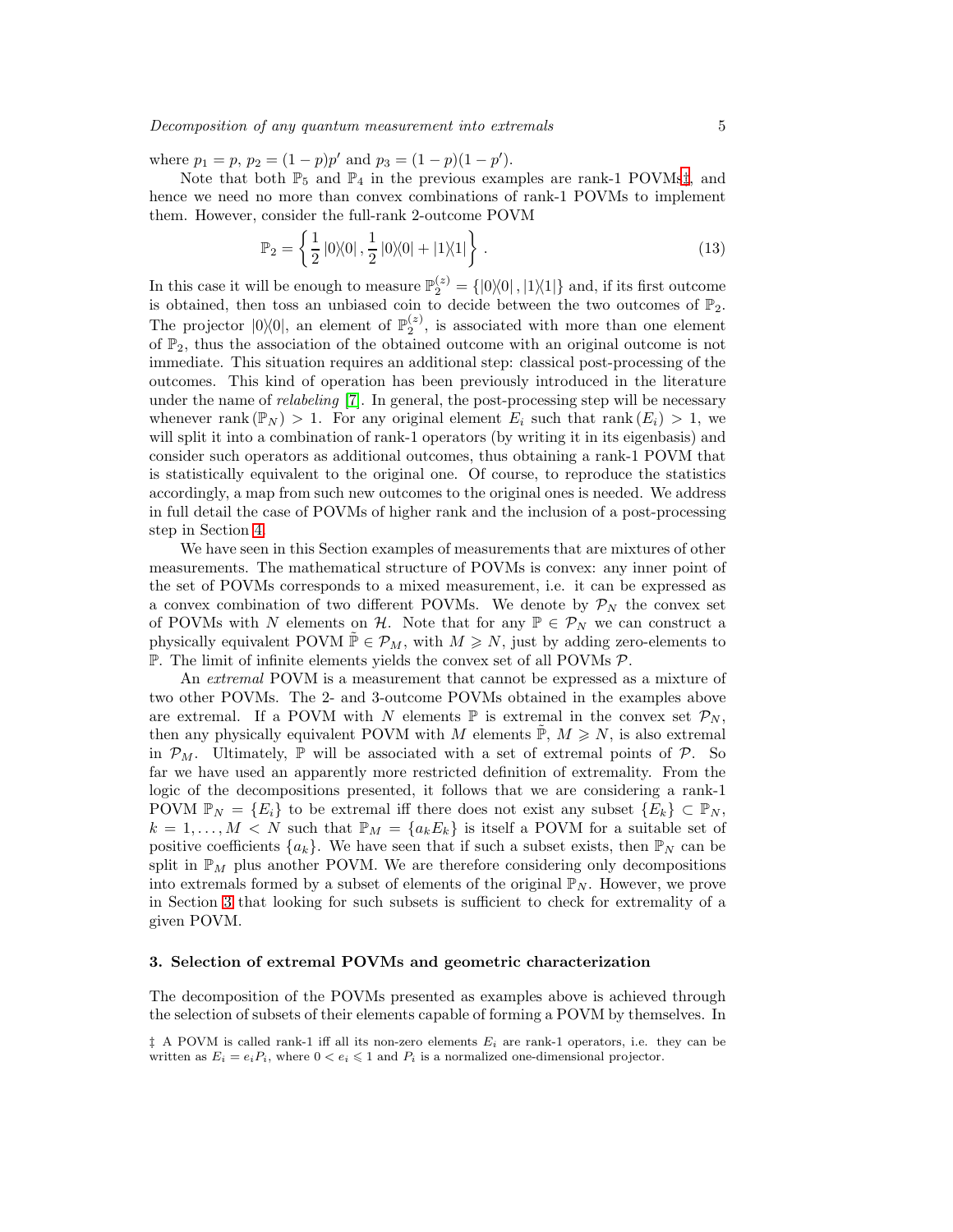order to give some insight on how to perform this selection for a general POVM  $\mathbb P$  with N outcomes, we now examine the conditions under which a set of  $n$  arbitrary rank-1 operators  ${E_i}$  can comprise a POVM, that is, there is a set of positive coefficients  ${a_i}$  such that  $\sum_{i=1}^n a_i E_i = \mathbb{I}$ . For simplicity and w.l.o.g. we will assume the operators  $E_i$  to be normalized (i.e.  $tr E_i = 1$ ). Recall that, for a *d*-dimensional Hilbert space, we can express  $E_i$  in a generalized Bloch-like representation as

<span id="page-5-5"></span>
$$
E_i = \left(\frac{1}{d}\mathbb{I} + \frac{1}{2}\sum_j \langle \hat{\lambda}_j \rangle_i \hat{\lambda}_j\right),\tag{14}
$$

where the operators  $\hat{\lambda}_j$ ,  $j = 1, ..., d^2 - 1$  are an orthogonal basis of generators of SU(d) and the generalized Bloch vector  $v_i$  is defined with their expectation values:  $\mathbf{v}_i \equiv (\langle \hat{\lambda}_1 \rangle_i, \dots, \langle \hat{\lambda}_{d^2-1} \rangle_i)$ . In this representation, pure states have associated a generalized Bloch vector of fixed length  $|v| = \sqrt{2(d-1)/d}$ . Then, the POVM condition may be equivalently written as

<span id="page-5-0"></span>
$$
\sum_{i} a_i = d \,,\tag{15}
$$

$$
\sum_{i} a_i \boldsymbol{v}_i = \mathbf{0},\tag{16}
$$

that is a system of  $d^2$  linear equations. At this point we are only interested in checking the consistency of [\(15\)](#page-5-0) and [\(16\)](#page-5-0). Therefore, the existence of the set  $\{a_i\}$  can be cast as a linear programming feasibility problem.

Before proceeding further, let us briefly overview the standard linear programming formalism (for an extensive review on the topic see e.g.  $[9, 10]$  $[9, 10]$ ). A general *linear* program (LP) has the standard form

<span id="page-5-1"></span>
$$
\begin{array}{ll}\n\text{min} & c^T x \\
\text{subject to} & Ax = b \\
& x \ge 0\n\end{array}\n\tag{17}
$$

where  $A \in \mathbb{R}^{p \times q}$ ,  $b \in \mathbb{R}^p$  and  $c \in \mathbb{R}^q$  are the given data, and the vector  $x \in \mathbb{R}^q$  is the variable to optimize. We call [\(17\)](#page-5-1) *feasible* if there exists  $x \in \mathbb{R}^q$  such that  $Ax = b$ ,  $x \geq 0$ . Any LP of the standard form above has a *dual problem* of the form

<span id="page-5-2"></span>
$$
\begin{array}{ll}\n\text{max} & -b^T \nu \\
\text{subject to} & A^T \nu + c \ge 0\n\end{array} \tag{18}
$$

where  $\nu \in \mathbb{R}^p$ . Let us assume that both LPs [\(17\)](#page-5-1) and [\(18\)](#page-5-2) are feasible. Then, we may write

<span id="page-5-3"></span>
$$
c^{T}x + b^{T}\nu = x^{T}c + x^{T}A^{T}\nu = x^{T}(c + A^{T}\nu) \ge 0.
$$
 (19)

In order to obtain feasibility conditions of the LP  $(17)$ , we now set  $c = 0$  and solve it. The existence of a solution implies that [\(17\)](#page-5-1) is feasible and, from [\(18\)](#page-5-2) and [\(19\)](#page-5-3), that for all vectors  $\nu$ ,  $A^T \nu \geq 0$  implies  $b^T \nu \geq 0$ . If the dual problem does not have a solution, then its corresponding LP neither has one. Conversely, the existence of a vector  $\nu$  that verifies the conditions

<span id="page-5-4"></span>
$$
A^T \nu \le 0,\tag{20}
$$

$$
b^T \nu > 0, \tag{21}
$$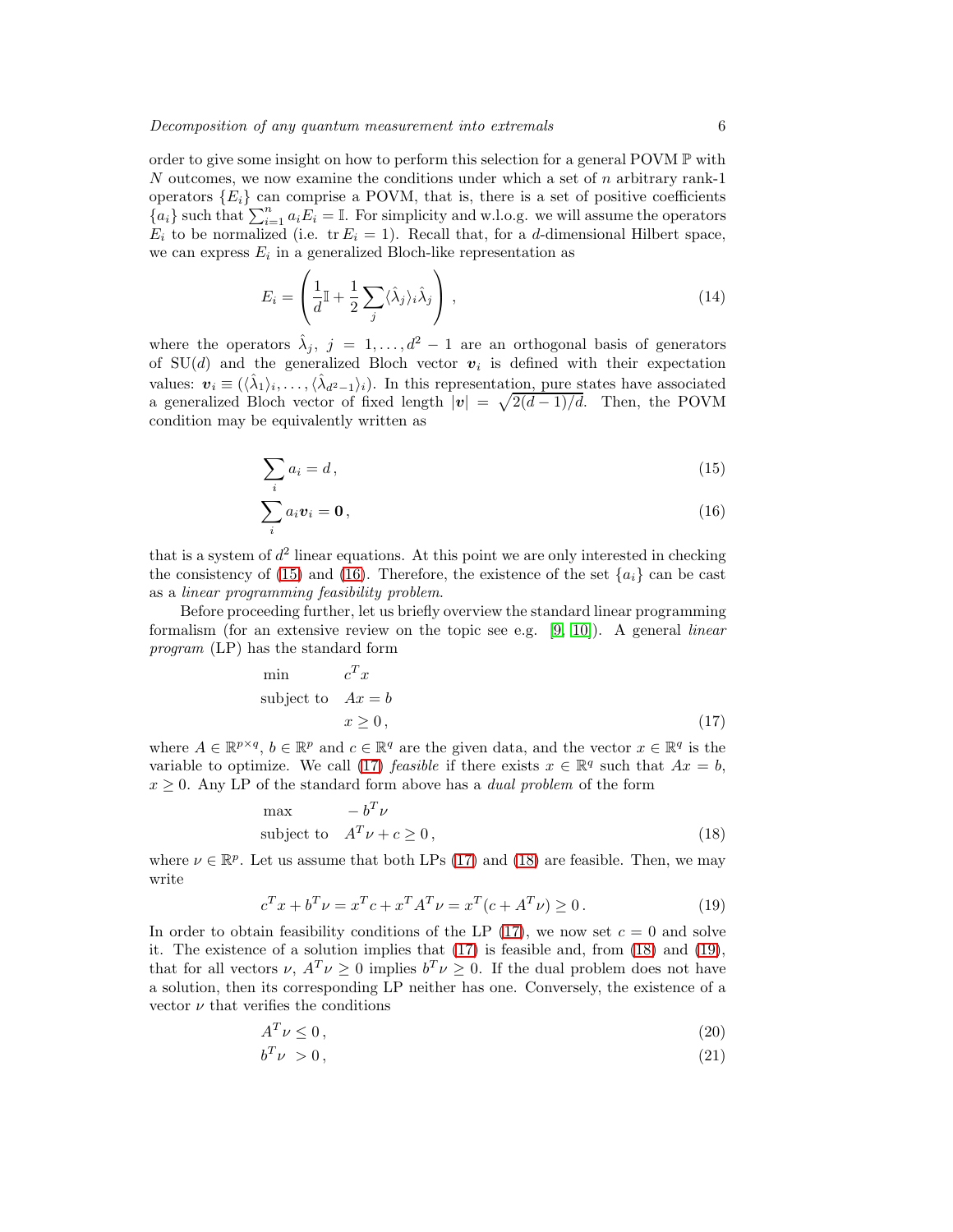implies the infeasibility of [\(17\)](#page-5-1). Notice that finding a  $\nu$  subject to  $A^T \nu \geq 0$ ,  $b^T \nu < 0$ is an equivalent problem.

We are now in the position to reinterpret the problem of finding the set of coefficients  $\{a_i\}$  within the general linear program scheme presented above. The components of the vector  $x$  are the coefficients we want to determine, that is  $x = \{a_1, a_2, \ldots, a_n\}$ . Conditions [\(15\)](#page-5-0) and [\(16\)](#page-5-0) can be cast together in the  $Ax = b$ equation: A is a matrix whose columns are given by vectors  $v_i = (\mathbf{v}_i, 1)$ , and  $b = (\mathbf{0}, d)$ . Therefore, the dimensions of this linear program are given by  $p \equiv d^2, q \equiv n$ . In the dual problem the vector  $\nu$  has dimension  $d^2$  and is unrestricted. However, for later convenience and w.l.o.g. let us choose the specific form  $\nu = (\beta \nu, \alpha)$ , where  $\alpha \in \mathbb{R}, \beta \in \mathbb{R}^+$  are arbitrary constants and  $|\nu| = \sqrt{2(d-1)/d}$ . From Eqs. [\(20\)](#page-5-4) and [\(21\)](#page-5-4) we have

$$
\beta v_i \cdot \boldsymbol{\nu} + \alpha \le 0, \qquad (22)
$$

$$
\alpha > 0\tag{23}
$$

A vector  $\nu$  will simultaneously satisfy these conditions if and only if  $v_i \cdot \nu < -\alpha/\beta$ . We can always choose  $\beta$  sufficiently large such that  $-\alpha/\beta \to 0$ , so the least restrictive condition has the form

<span id="page-6-0"></span>
$$
\mathbf{v}_i \cdot \mathbf{\nu} < 0 \tag{24}
$$

[taking the complementary equations to [\(20\)](#page-5-4) and [\(21\)](#page-5-4) would have led to the equivalent condition  $v_i \cdot \nu > 0$ . To summarize, as long as there exists a vector  $\nu$  whose scalar product with every other generalized Bloch vector  $v_i$  is negative, we can always choose two positive constants  $\alpha, \beta$  such that  $\nu = (\beta \nu, \alpha)$  satisfies Eqs. [\(20\)](#page-5-4) and [\(21\)](#page-5-4). Hence, the LP [\(17\)](#page-5-1) is infeasible and the set of operators  $\{E_i\}$  cannot form a POVM.

Condition [\(24\)](#page-6-0) has a clear geometrical interpretation:  $\nu$  defines a hyperplane in  $\mathbb{R}^{d^2-1}$  which includes the 0 point and splits a  $(d^2-2)$ -sphere such that all  $v_i$  points are situated at one side of the hyperplane. Obviously, if the vectors  $v_i$  do not span  $\mathbb{R}^{d^2-1}$  but a subspace of smaller dimension d', it will suffice to consider hyperplanes of dimension  $d'-1$ . This hyperplane condition is equivalent to stating that the convex hull of the  $v_i$  points does not contain the **0** point.

We now state and prove next that, given a POVM with  $n > d^2$  non-zero elements, it is always possible to select a subset of at most  $d^2$  which is also a POVM, up to a suitable redistribution of weights. This is easily derived from the LP feasibility formulation: equations [\(15\)](#page-5-0) and [\(16\)](#page-5-0) represent a system of  $d^2$  equality conditions and  $n$  variables; if such a system is feasible, it would have a single solution for some value of  $n \leq d^2$ . For  $n > d^2$  its solution will have  $n - d^2$  extra degrees of freedom, and hence we will always be able to fix  $n-d^2$  variables to zero. Since this statement is not valid when  $n \leq d^2$  (except for the case in which vectors  $v_i$  span a smaller subspace of  $\mathbb{R}^{d^2-1}$ ), it follows that an extremal POVM will have at most  $d^2$  non-zero elements, as it has been noted in previous works [\[3,](#page-12-2) [7\]](#page-12-6).

The geometrical interpretation of the POVM condition provides a clear and useful picture of the results in the previous paragraph in terms of the distribution of vectors  $\mathbf{v}_i$ . Note that the number of vectors needed to subtend a solid angle in  $\mathbb{R}^{d^2-1}$  is  $d^2-1$ . The conical hull defined by such vectors contains a portion of a hypersphere  $S^{d^2-2}$ . It is then easy to convince oneself that the minimum number of vectors required to cover the whole  $S^{d^2-2}$  as a union of conical hulls is  $d^2$  [note that such a distribution necessarily implies the violation of condition [\(24\)](#page-6-0) and, therefore, the fulfilment of [\(16\)](#page-5-0)]. This means that, given such a set of  $d^2$  vectors, if we add an extra vector, it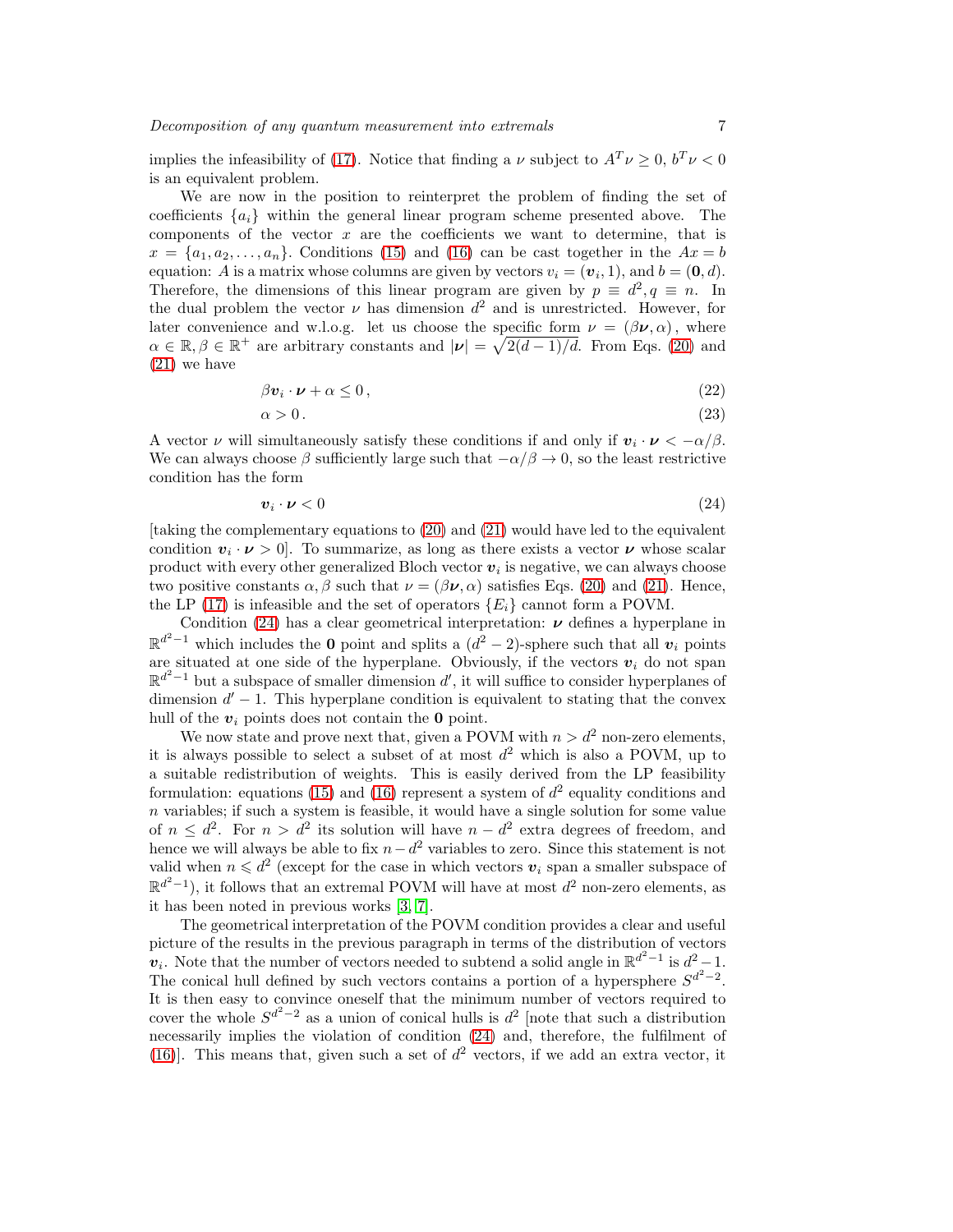will necessarily fall in a conical hull defined by a certain subset of  $d^2 - 1$  vectors of the original set and thus it could be expressed as a conical combination of those (i.e. as a linear combination with nonnegative coefficients). Hence, given  $d^2 + 1$  POVM elements whose Bloch vectors satisfy condition [\(16\)](#page-5-0), one can always choose one of the vectors and replace it by a conical combination of  $d^2 - 1$  other vectors: the remaining set of  $d^2$  vectors still satisfies condition [\(16\)](#page-5-0).

In general, Bloch vectors  $v_i$  will be contained in  $\mathbb{R}^{d^2-1}$ . When  $n < d^2$ , additional restrictions over vectors  $v_i$  derive from [\(24\)](#page-6-0). If  $n = 2$  then the generalized Bloch vectors  $v_1$  and  $v_2$  should span a 1-dimensional space in order to be able to violate condition [\(24\)](#page-6-0). In fact, the condition is violated only if  $v_1 = -v_2$ . If  $n = 3$ , vectors  $v_1, v_2$  and  $v_3$  should lie on a plane and not belong to the same semicircle (defined by a line). For any  $n$  we should have

$$
\{\boldsymbol{v}_1, \boldsymbol{v}_2, \dots, \boldsymbol{v}_n\} \in S^{n-2} \subset \mathbb{R}^{n-1},
$$
\n(25)

where vectors  $v_i$  do not belong to any hemisphere of  $S^{n-2}$ . Note that the extremality statement in the previous paragraph extends to  $\mathbb{R}^{n-1}$ : if we have  $n' \geq n+1$  vectors (whose associated operators form a POVM) that span  $\mathbb{R}^{n-1}$ , then we can always find subsets of at most n vectors which violate condition  $(24)$ , and thus are able to form an extremal POVM.

To finish this section and for clarity purposes, note that it has been assumed that the solutions of the LP feasibility problem correspond to extremal POVMs, i.e. extremal points not only of the set of feasible points but also of the set of all POVMs. This is indeed the case: on one hand, such a solution corresponds to a set of linearly independent POVM elements  ${E<sub>i</sub>}$ ; on the other hand, any POVM with at most  $d<sup>2</sup>$ rank-1 linearly independent elements is extremal (see e.g. Proposition 3 in [\[7\]](#page-12-6)).

#### <span id="page-7-0"></span>4. The algorithm

In this section, we present our constructive algorithm for decomposing a POVM into extremals. We first address the case of rank-1 POVMs, and then we extend the algorithm to higher-rank cases. We are given a rank-1 POVM  $\mathbb{P}_N = \{a_i E_i\}$ ,  $i = 1, \ldots, N$ , where  $E_i$  are normalized operators given by [\(14\)](#page-5-5) and  $a_i > 0$ . Our aim is to express it as

$$
\mathbb{P}_N = \sum_k p_k \mathbb{P}_n^{(k)},\tag{26}
$$

where  $\mathbb{P}_n^{(k)}$  is an extremal rank-1 POVM with  $n \leq d^2$  outcomes. This means that in order to implement  $\mathbb{P}_N$  it will suffice to randomly select a value of k from the probability distribution  $p_k$ , and then perform  $\mathbb{P}_n^{(k)}$ . The algorithm we propose to carry out such a decomposition works as follows:

We first define the LP feasibility problem

<span id="page-7-1"></span>find 
$$
x
$$
  
subject to  $Ax = b$   
 $x \ge 0$ , (27)

where x is a vector of N variables,  $A$  is a matrix whose columns are given by vectors  $v_i = (\boldsymbol{v}_i, 1)$ , and  $b = (0, d)$ . The set of feasible points of this LP, i.e. the values of x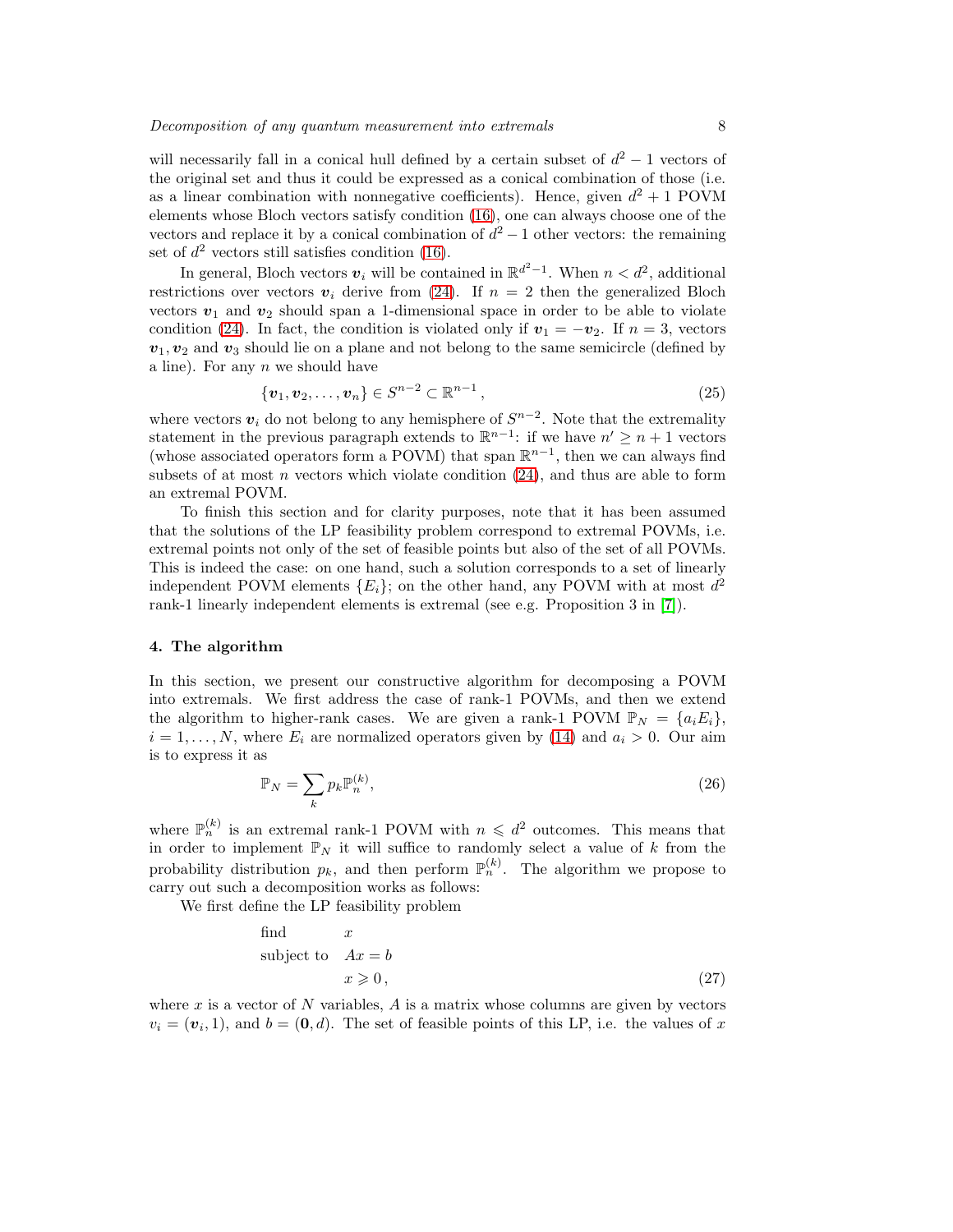compatible with the conditions of the LP, define a convex polytope  $K$  in the space of coefficients:

$$
K = \{x \mid Ax = b, x \geqslant 0\} \subset \mathbb{R}^N. \tag{28}
$$

The vertices of K are its extremal points, and the region of  $\mathbb{R}^N$  defined by the convex hull of all the vertices contains all the points that can be expressed as convex combinations of these extremal points. Dantzig's simplex method for solving LPs [\[10\]](#page-13-2) starts at a vertex of  $K$ , and it moves from vertex to vertex minimizing a cost function, until there is no preferred direction of minimization; then, the optimal solution has been found. Since there is no cost function in a feasibility problem, the simplex method applied to [\(27\)](#page-7-1) terminates at its first step: when it finds the first vertex. The convex polytope K is isomorphic to a subset of  $\mathcal{P}_N$ , i.e. there is a one-to-one correspondence between all their elements, and they behave equivalently. Therefore, such a vertex  $x^{(1)} = \{x_i^{(1)}\}$  found as the solution of the LP corresponds to the set of coefficients of an extremal POVM, and as such  $x^{(1)}$  will have at most  $d^2$  and at least d non-zero elements. The vertices of the polytope  $K$  correspond to all the extremal POVMs that one can comprise using only the original elements  $\{E_i\}$ , and its interior region contains all the possible POVMs generated by these extremals.

Once we have found  $x^{(1)}$ , we algebraically subtract it from the original set of coefficients  $\{a_i\}$ . To illustrate this operation, let us assume  $d = 2$  and  $x^{(1)} =$  ${x_1^{(1)}, x_2^{(1)}, 0, \ldots, 0}.$  Then,  ${a_i}$  is rewritten as

<span id="page-8-1"></span>
$$
\{a_1, a_2, a_3, \dots, a_N\} = p x^{(1)} + (1 - p) x^{(\text{aux})},\tag{29}
$$

$$
x^{(\text{aux})} = \left\{ \frac{a_1 - p x_1^{(1)}}{1 - p}, \frac{a_2 - p x_2^{(1)}}{1 - p}, \frac{a_3}{1 - p}, \dots, \frac{a_N}{1 - p} \right\}.
$$
 (30)

For  $x^{(\text{aux})}$  to be an element of K, the inequality

<span id="page-8-0"></span>
$$
p \leqslant a_i/x_i^{(1)} \leqslant 1\tag{31}
$$

has to hold for all i such that  $x_i^{(1)} > 0$ . To guarantee the left-hand side of [\(31\)](#page-8-0), we take

$$
p = \min_{i} \frac{a_i}{x_i^{(1)}}.
$$
\n
$$
(32)
$$

Let us reorder the coefficients  $\{a_i\}$  and  $x^{(1)}$  such that  $p = a_1/x_1^{(1)}$ . This choice of p makes the first coefficient of  $x^{(aux)}$  to be zero (it could happen that more than one element turns to be zero, thus accelerating the algorithm, but we consider from now on the worst case scenario in which one element is eliminated at a time). Also, the right-hand side of [\(31\)](#page-8-0) is immediately satisfied since  $a_1 < x_1^{(1)}$ . Note that  $p \in [0,1]$ , thus it is a probability. Now, [\(29\)](#page-8-1) can be understood as a probabilistic (convex) combination of  $x^{(1)}$  and  $x^{(aux)}$ , both set of coefficients corresponding to an extremal POVM  $\mathbb{P}_2^{(1)}$ and a POVM with  $N-1$  outcomes  $\mathbb{P}_{N-1}^{(\text{aux})}$ . Hence, as a result of the first step of the algorithm, we can write

$$
\mathbb{P}_N = p \mathbb{P}_2^{(1)} + (1 - p) \mathbb{P}_{N-1}^{(\text{aux})}.
$$
\n(33)

We then repeat this process redefining the LP with  $\mathbb{P}_{N-1}^{(\text{aux})}$  as the initial POVM, which gives us another vertex  $x^{(2)}$  associated to an extremal POVM with n outcomes  $\mathbb{P}_n^{(2)}$ , a remainder  $\mathbb{P}_{N-2}^{(\text{aux})}$  and its corresponding probabilities. Of course, in general  $d \leqslant n \leqslant d^2$ .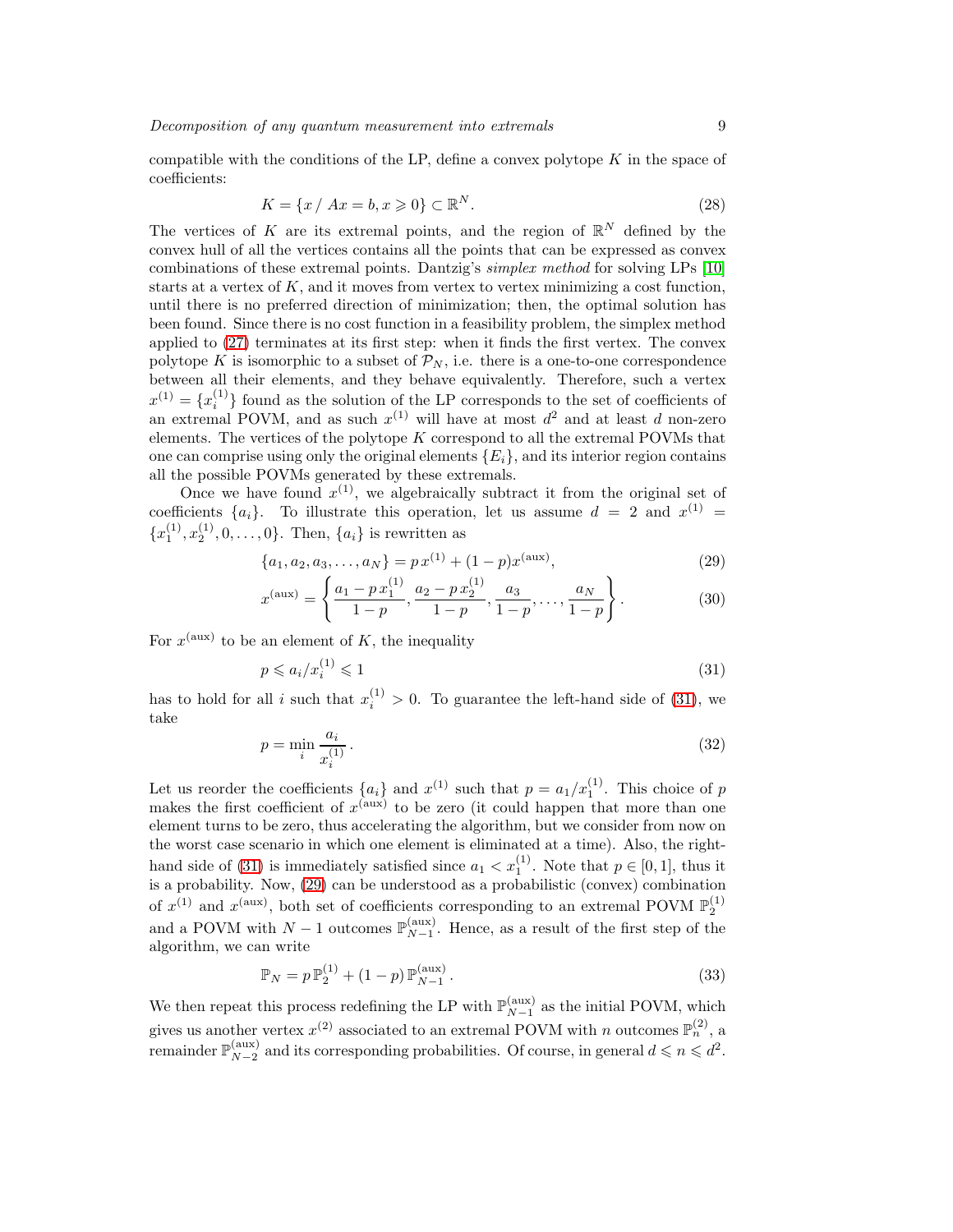We iterate this process  $N - n<sub>L</sub>$  times, where  $n<sub>L</sub>$  is the number of outcomes of the last extremal POVM obtained. At the last step the simplex algorithm will identify a unique solution with probability 1, corresponding to the input set  $x^{(aux)} = x^{(N-n_L)}$ .

It is important to stress that the polytopes of the LPs at each step of the algorithm,  $K^k$ , are subsequent subsets of each other, that is

$$
K \supset K^1 \supset \ldots \supset K^{N-n_L+1}.\tag{34}
$$

The result of each step is the elimination of one of the original elements  ${E_i}$ , and with it all the vertices that required that element. Thus, each step projects the polytope onto a subspace of the space of coefficients by reducing its dimension by one. As a consequence, in the end all the vertices selected by the simplex algorithm were vertices of the original  $K$ .

When the rank of  $\mathbb{P}_N$  is higher than 1 we can still apply the same algorithm, just adding two extra steps: one preparation step and one post-processing step. The preparation step works as follows: for every i such that  $rank(E_i) > 1$ , express  $E_i$  in its eigenbasis  $\{|v_{ij}\rangle\}$  as

$$
E_i = \sum_j \lambda_j |v_{ij}\rangle\langle v_{ij}| = \sum_j E_{ij}.
$$
\n(35)

Consider each rank-1 operator  $E_{ij}$  as a new outcome and denote the new (rank-1) POVM by  $\mathbb{P}_{\bar{N}} = {\bar{E}_l} \}_{l=1}^{\bar{N}}$ , where  $\bar{N} = \sum_i \text{rank}(E_i) > N$ . The label  $l(i, j)$  carries the information contained in labels  $i$  and  $j$ . Now, the algorithm described above can be applied directly over  $\mathbb{P}_{\bar{N}}$ . The post-processing step is needed for associating the outcomes of the measure finally performed (l) to the outcomes of the original  $\mathbb{P}_{N}(i)$ .

A generic algorithm for decomposing a point in a convex set into a combination of extremal points of that set can be found in [\[3\]](#page-12-2). Although in this paper D'Ariano et al specialize it for a general  $\mathbb{P} \in \mathcal{P}_N$ , we would like to remark that significant differences stand between our algorithm and the one presented there. The algorithm of [\[3\]](#page-12-2) consists in a recursive splitting of an inner point of the convex set into a convex combination of two points that lie on a facet of the convex set (and thus a subset of a strictly smaller dimension). After enough steps it yields a number of extremal points along with some weights in a tree-like form, thus statistically reproducing the original point as a mixture of extremal points. The direction in which the splitting is done at each step is determined through an eigenvalue evaluation. The particular decomposition we have presented in this paper may be considered within this general scheme (we also do binary partitions at each step), however two main differences arise. On one hand, the process of obtaining extremal points (i.e. the direction of splitting) is radically different. We associate a polytope K to a subset of the convex set  $\mathcal{P}_N$ via an isomorphism, and then we move efficiently along the directions marked by the vertices of K. Thus, there is no need to analyze the whole convex set  $\mathcal{P}_N$  (which is strongly convex, i.e. its extremal points are not isolated but lie on a continuum) for a given P: our algorithm does not optimize a direction among a continuum of possibilities at each step but selects any direction of a given finite set. On the other hand, the authors in [\[3\]](#page-12-2) state that their algorithm provides a minimal decomposition, with a number of extremals upperbounded by  $(N-1)d^2 + 1$ . We have found that our algorithm yields the tighter bound  $(N-1)d+1$ .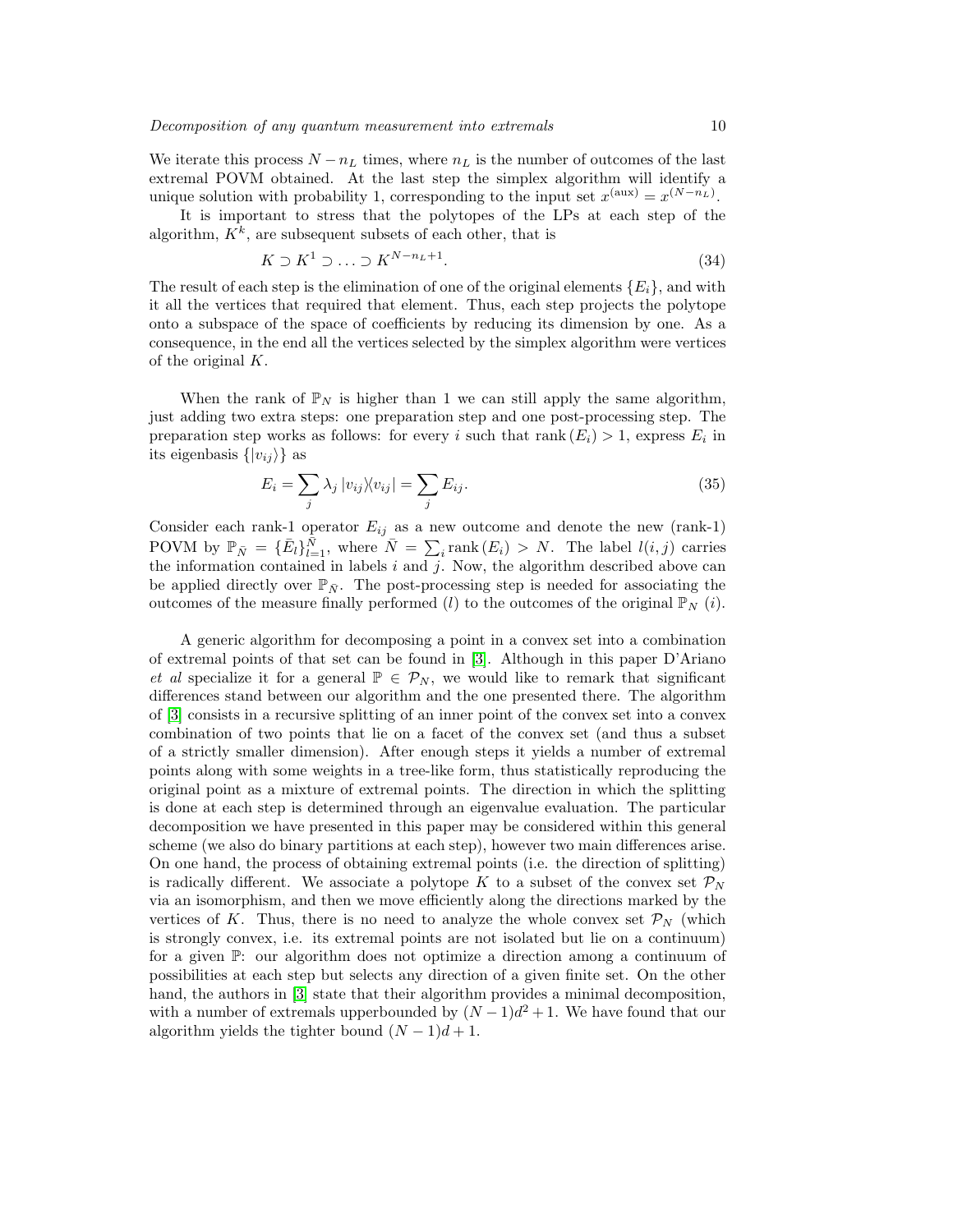#### <span id="page-10-0"></span>5. Ordered decompositions

The algorithm described in Section [4](#page-7-0) will produce one of many possible decompositions of the initial POVM into at most  $N - n_L + 1$  extremals (recall that  $n_L$  ranges from d to  $d^2$ ), even if we only consider extremals made of original elements. Because at each step any of the vertices of the polytope could be identified and extracted, the final decomposition obtained is not unique and depends on the particular implementation of the simplex method for solving the LP. That being said, one could be interested in a particular decomposition that exhibits certain properties. We observe that there is room in our algorithm for these extra requirements while maintaining its structure, that is to efficiently produce decompositions into at most  $N - n_L + 1$  extremals obtained through a LP solved by the simplex method. To obtain a particular decomposition with this structure that verifies a certain desired property we will simply have to establish some ranking among the vertices of the polytope in agreement to that property or associated criterion, and tweak the algorithm to choose first the ones at the top of the ranking. This is what we call an ordered decomposition.

A desirable ordering from the point of view of an experimental realization may be, for instance, to prioritize the vertices with more zero elements, if there is any. Those vertices would correspond to extremals with less outcomes. In the case of  $d = 2$ , for instance, extremal POVMs can have 2, 3 or 4 outcomes. Such a decomposition would seek first for 2-outcome (Stern-Gerlach measurements), then 3-outcome and finally 4-outcome POVMs.

The simplex method is an efficient way of finding the optimal vertex of a polytope according to some criterion, which is implemented as a cost function. This is done by minimizing or maximizing such a cost function. In the description of the algorithm we chose this function to be independent of the variables, because we were only interested in finding a feasible point. The choice of the cost function will vary the direction taken by the simplex algorithm when it moves from one vertex to another, and it is therefore a way to establish a ranking among the vertices. Consider for instance the cost function

<span id="page-10-1"></span>
$$
Q_n = \sum_{i=1}^n x_i^2.
$$
 (36)

The maximization of  $Q_n$  on its own could in principle work for finding the vertices with more zeros: if we would have no other constraint but a fixed quantity  $d$  to distribute among the *n* parties  $x_i$ , the strategy that maximizes  $Q_n$  is to give all to one party and zero to the others. But we have more constraints in [\(27\)](#page-7-1). Let us take a look on the minimum and maximum values of  $Q_4$ , that is for extremals with 4 outcomes. The value of Q<sup>4</sup> will only depend on the geometric distribution of the outcomes of the extremal. On one hand,  $Q_4$  takes its minimum value when  $d = \sum_i x_i$ is equally distributed among the variables  $x_i$ , that is when the 4 associated Bloch vectors  $v_i$  are orthogonal in pairs (i.e. the POVM is a combination of two Stern-Gerlachs). This value is  $Q_4^{\min} = (d/4)^2 \times 4 = d^2/4$ . On the other hand,  $Q_4$  reaches its maximum value if three of the vectors are parallel and the fourth is orthogonal to all the others (this is the way to put a maximum weight on one of the  $x_i$ ), that is  $Q_4^{\text{max}} = (d/2)^2 + (d/6)^2 \times 3 = d^2/3$ . Applying the same reasoning for 3-outcome extremals we have  $Q_3^{\text{min}} = d^2/3$  and  $Q_3^{\text{max}} = 3d^2/8$ , and 2-outcomes can only give  $Q_2 = d^2/2$ . Since

$$
Q_2 > Q_3^{\max} > Q_3^{\min} = Q_4^{\max} > Q_4^{\min}, \tag{37}
$$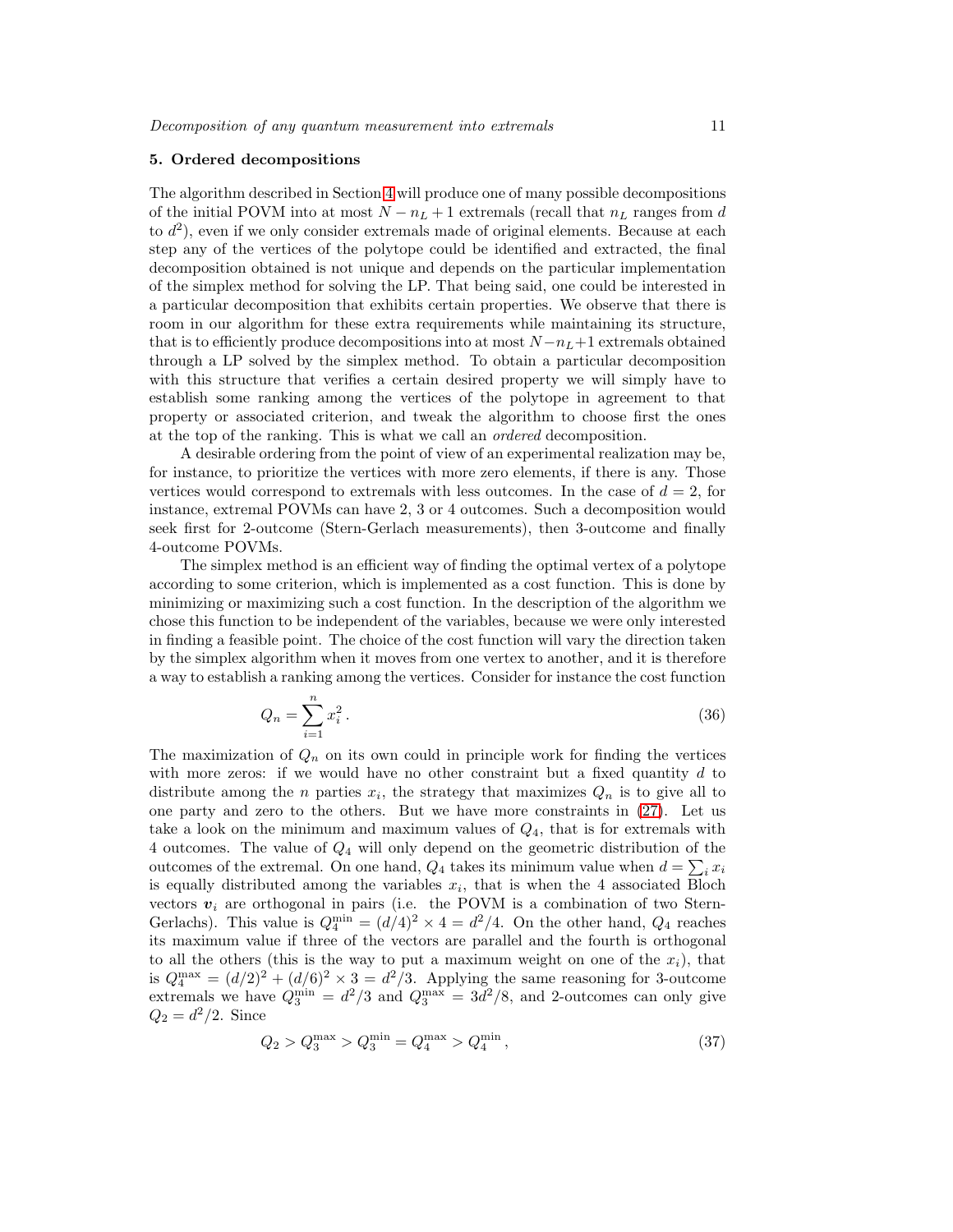the maximization of function  $Q_n$  prioritizes the extremals with fewer outcomes at least for  $d = 2$ , when the maximum number of nonzero elements in a vertex is  $n = 4$ . This, unfortunately, stops being valid for  $n > 4$ , which in general happens if  $d > 2$ .

The general problem of maximizing a convex function over a convex set of feasible points is called convex maximization. The problem at hand belongs to this category. While the more standard class of *convex minimization* problems (i.e. minimizing a convex function over a convex polytope) count on efficient solving algorithms, this is not the case for convex maximization, except for very special cases. The efficiency of the convex minimization relies on the uniqueness of the convex function's minimum, which is an inner point of the polytope. Conversely, its maxima are located on the vertices of the polytope and all but one are local maxima. This fact makes the convex maximization problems intractable in general, and so it is the maximization of [\(36\)](#page-10-1). The difficulty lies on the fact that an algorithm might find a local maximum (a vertex), but there is no way to certificate its global optimality (although there are algorithms that, despite no proof certificate, provide good guesses [\[11\]](#page-13-3)).

Any global search algorithm (able to guarantee global optimality) for convex maximization somehow *enumerates* all the vertices, and thus its efficiency highly depends on the number of those. Of course, the ordered decomposition we are looking for is immediately obtained if one enumerates all the vertices of  $K$ . With such a list, we would just have to pick up first those vertices with more zero elements, corresponding to the extremals with fewer outcomes (or according to any other criterion we may wish). Furthermore, no additional optimization is required since we can extract from the same list the vertex required at each step, thus keeping us from solving a LP for doing so. The problem of enumerating the vertices of a bounded polyhedron is NP hard in the general case [\[12\]](#page-13-4), but has efficient algorithms able to generate all vertices in polynomial time (typically linear in the number of vertices) for several special cases. For instance, in [\[13\]](#page-13-5) there is an algorithm that enumerates the  $v$  vertices of a convex polyhedron in  $\mathbb{R}^m$  defined by a system of D linear inequalities in time  $O(mDv)$ . Our polytope  $K$  is of this type, and hence we could use the algorithm for our purpose. Note however that  $v$  has a direct dependence on  $m$  and  $D$ . The problem of computing v for a given polytope is NP-hard, but a bound can be provided  $[14]$ : the number of vertices of our polytope  $K \subset \mathbb{R}^m$  is at least exponential in m.

In summary, an ordered decomposition of a POVM can be carried out in two ways. On one hand, nonlinear programming techniques can be used to maximize a cost function subject to the constraints of [\(27\)](#page-7-1), but none of them will perform with perfect accuracy. We have found a cost function that prioritizes the extremals with less outcomes for  $d = 2$ , but not for greater dimensions. Finding a cost function is problem-specific, and it seems to be highly non-trivial: its maximization should lead first to a vertex of the polytope, and secondly it should move from one to another maximizing the desired property. On the other hand, an alternative method is to enumerate all the vertices of the polytope K defined by the constraints of  $(27)$ , but the number of vertices and thus the time required to carry out the enumeration grows exponentially with the number of elements of the original POVM.

# 6. Conclusions

We have presented an efficient algorithm to decompose any POVM  $\mathbb{P} \in \mathcal{P}_N$  into extremal ones. The decomposition achieved consists of a convex combination of at least  $N - n_L + 1$  (if  $\mathbb P$  is rank-1) and at most  $Nd - n_L + 1$  (if  $\mathbb P$  is full-rank) extremal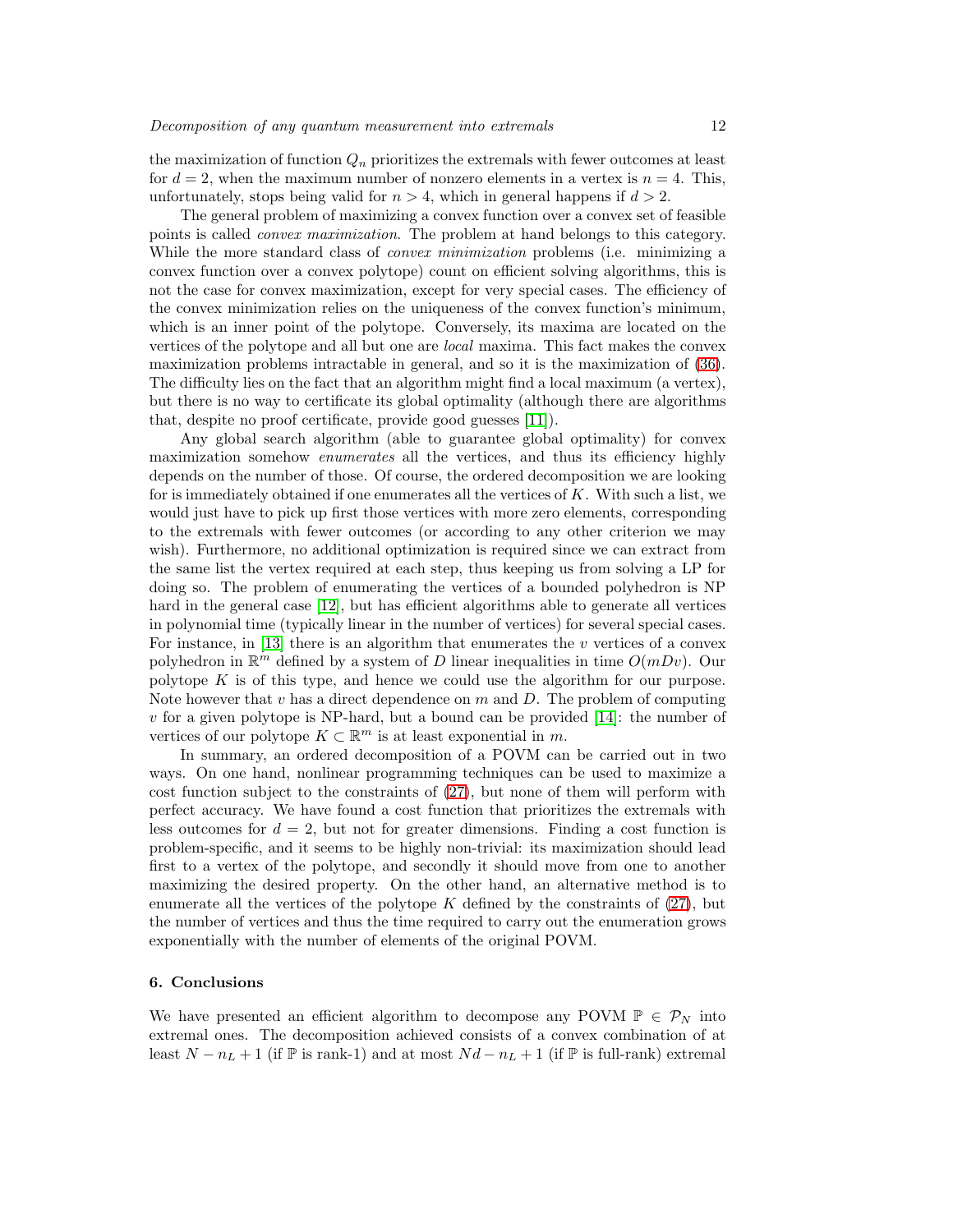measurements, where  $n<sub>L</sub>$  ranges from d to  $d<sup>2</sup>$  and its value is determined by each particular  $\mathbb P$ . In the case in which  $\mathbb P$  presents some symmetry (as the BB84 POVM shown as an example in Section [2\)](#page-2-0), more than one element may be eliminated in one step of the algorithm and thus the number of extremals would be even less. We have shown that only extremal rank-1 POVMs are required to effectively implement P by introducing a classical post-processing of the outcomes. The decomposition is efficiently carried out by an algorithm based on resolutions of LPs using the simplex method, within polynomial time in  $N$  and  $d$ . The efficiency is achieved by restricting the analysis to a polytope-shaped subset of  $\mathcal{P}_N$  for a given  $\mathbb{P}$ , and thus by taking into consideration only a finite number of extremals (the vertices of the polytope), in contrast to what other authors have considered so far (see e.g. [\[3\]](#page-12-2)). Furthermore, in [\[3\]](#page-12-2), a generic decomposition algorithm that yields a certain maximum number of extremals is provided. We have found that our algorithm beats this performance in a worst case scenario.

Since a given POVM admits many decompositions, we also explore the possibility of obtaining a particular decomposition that exhibits a certain desired property, introduced in the algorithm as an input. We call these decompositions ordered, and they are based on prioritizations of extremals that can be made out of subsets of the elements of P. As an example we give a method to prioritize extremal POVMs with less outcomes in the case of  $d = 2$ , and show that either efficiency or accuracy necessarily get compromised.

## ACKNOWLEDGEMENTS

GS and BG acknowledge financial support from ERDF: European Regional Development Fund. This research was supported by the Spanish MINECO, through contract FIS2008-01236 and FPI Grant No. BES-2009-028117 (GS); and the Generalitat de Catalunya CIRIT, contract 2009SGR-0985. ACD and SDB were supported by the ARC via the Centre of Excellence in Engineered Quantum Systems (EQuS), project number CE110001013. SDB thanks Robin Blume-Kohout and Rob Spekkens for extended discussions on the convex structure of POVMs. The methods proposed in this paper are inspired by a constructive but less efficient method to decompose POVMs into extremal elements developed by Robin Blume-Kohout and SDB (unpublished), independently of the existence proofs for such decompositions given in Refs. [\[3,](#page-12-2) [8\]](#page-13-0). GS and BG thank John Calsamiglia, Emili Bagan and specially Ramon Muñoz-Tapia for useful discussions.

#### References

- <span id="page-12-1"></span><span id="page-12-0"></span>[1] C. W. Helstrom, Quantum Detection and Estimation Theory (Academic Press, New York, 1976).
- [2] M. A. Nielsen and I. L. Chuang, Quantum Computation and Quantum Information (Cambridge University Press, Cambridge, England, 2000).
- <span id="page-12-2"></span>[3] G. M. D'Ariano, P. L. Presti, and P. Perinotti, Journal of Physics A: Mathematical and General 38, 5979 (2005).
- <span id="page-12-3"></span>[4] G. Chiribella, G. M. D'Ariano, and D. M. Schlingemann, Journal of Mathematical Physics 51, 022111 (2010).
- <span id="page-12-4"></span>[5] T. Heinosaari and J.-P. Pellonpää, Journal of Physics A: Mathematical and Theoretical 45, 244019 (2012).
- <span id="page-12-6"></span><span id="page-12-5"></span>J.-P. Pellonpää, Journal of Physics A: Mathematical and Theoretical 44, 085304 (2011).
- [7] E. Haapasalo, T. Heinosaari, and J.-P. Pellonpää, Quantum Information Processing 11, 1751 (2011).